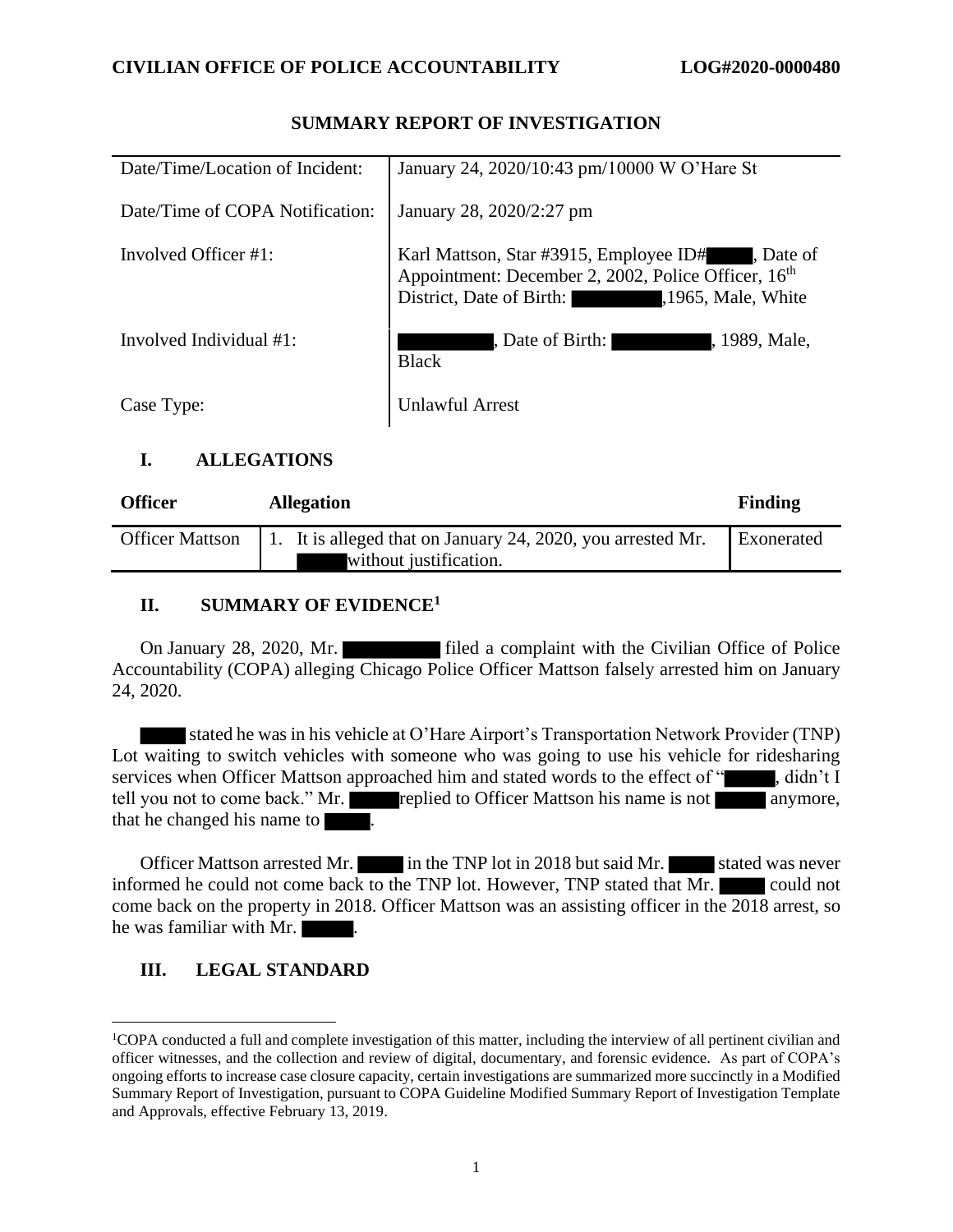#### **CIVILIAN OFFICE OF POLICE ACCOUNTABILITY LOG#2020-0000480**

For each Allegation COPA must make one of the following findings:

1. Sustained - where it is determined the allegation is supported by a preponderance of the evidence;

2. Not Sustained - where it is determined there is insufficient evidence to prove the allegations by a preponderance of the evidence;

3. Unfounded - where it is determined by clear and convincing evidence that an allegation is false or not factual; or

4. Exonerated - where it is determined by clear and convincing evidence that the conduct described in the allegation occurred, but it is lawful and proper.

A **preponderance of evidence** can be described as evidence indicating that it is **more likely than not** that the conduct occurred and violated Department policy. *See Avery v. State Farm Mutual Automobile Insurance Co.*, 216 Ill. 2d 100, 191 (2005), (a proposition is proved by a preponderance of the evidence when it has found to be more probably true than not). If the evidence gathered in an investigation establishes that it is more likely that the misconduct occurred, even if by a narrow margin, then the preponderance of the evidence standard is met.

**Clear and convincing evidence** is a higher standard than a preponderance of the evidence but lower than the "beyond-a-reasonable doubt" standard required to convict a person of a criminal offense. See *e.g.*, *People v. Coan*, 2016 IL App (2d) 151036 (2016). Clear and Convincing can be defined as a "degree of proof, which, considering all the evidence in the case, produces the firm and abiding belief that it is highly probable that the proposition . . . is true." *Id*. at ¶ 28.

#### **IV. ANALYSIS AND CONCLUSION**

COPA finds the **Allegation** against Officer Mattson **EXONERATED**. Department records from Mr.  $\blacksquare$ 's January 24, 2020, arrest reveal Officer Mattson recognized him from a previous arrest where he was warned not to come back to O'Hare Airport property. A Chicago Department of Aviation employee also signed complaints to have Mr. **arrested for trespass.** There is clear and convincing evidence that indicates Officer Mattson lawfully arrested Mr. Therefore, COPA finds the allegations against him exonerated.

Approved:

\_\_\_\_\_\_\_\_\_\_\_\_\_\_\_\_\_\_\_\_\_\_\_\_\_\_\_\_\_\_\_\_\_\_ \_\_\_\_\_\_\_\_\_\_\_\_\_\_\_\_\_\_\_\_\_\_\_\_\_\_\_\_\_\_\_\_\_\_

6-23-2020

Date

Angela Hearts-Glass *Deputy Chief Administrator – Chief Investigator*